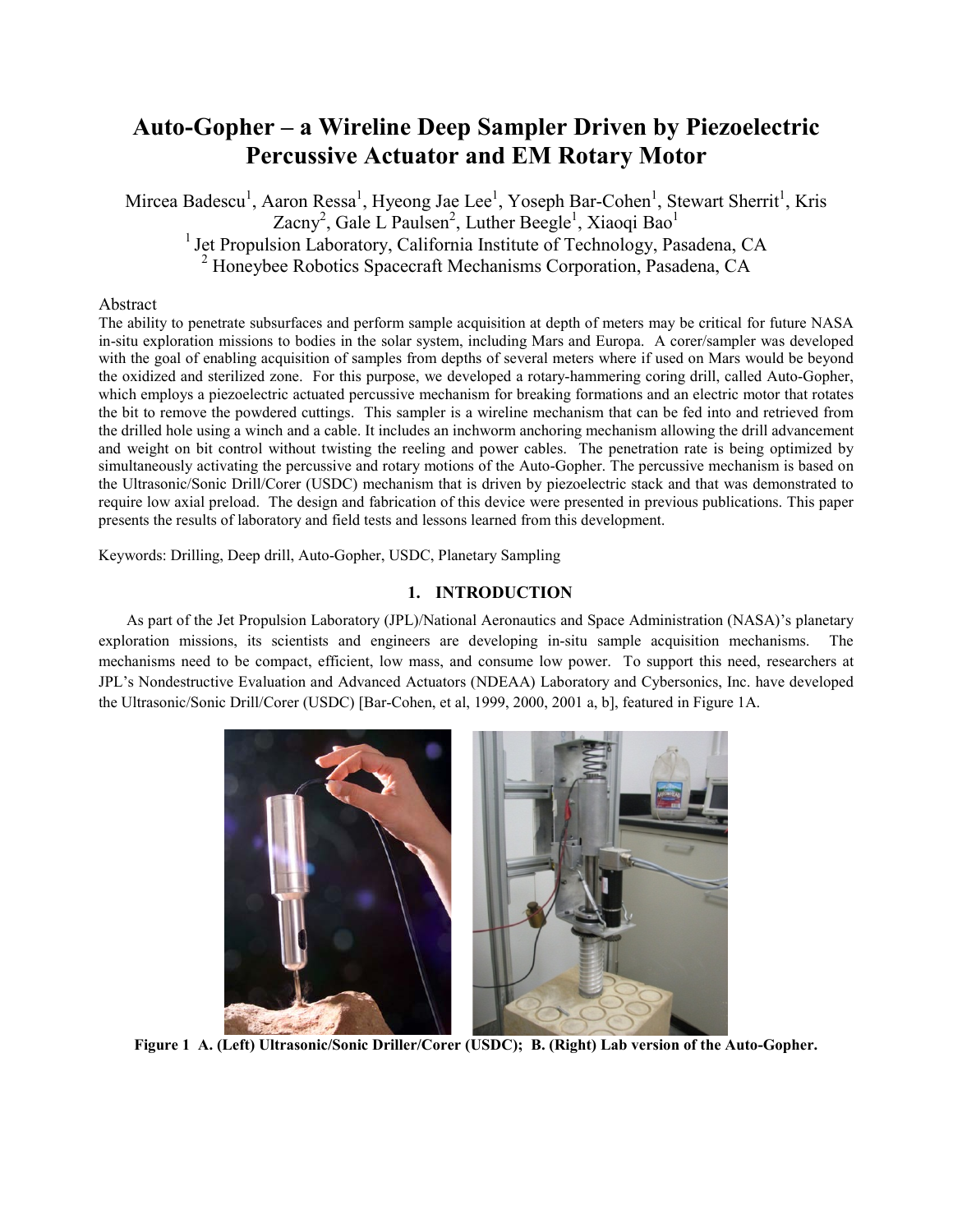This drill is superior to conventional ones, particularly for its ability to be activated by low axial load, making it attractive for exploration of planetary bodies with low gravity. The USDC operates using a piezoelectric actuator to vibrate a horn, which then impacts a free mass. The free mass produces stress pulses on the drill bit which induces stress on the rock causing it to fracture [Bao et al., 2010]. Additionally, using a wireline design allows the USDC to drill to greater depths than conventional drilling mechanisms which use additional drill segments to reach similar depths, thereby adding to the volume, mass, and mechanical complexity of the sample-collecting system [Badescu et al., 2005, 2006a, Bar-Cohen et al., 2005, 2007, 2008, 2009]. A wireline drill is a suspended on a tether in the drill holes. All the subsystems required to provide the drilling mechanism, force control and cuttings managements need to be integrated into a tube that fits behind the drill head. A new drill design that employs a piezoelectric actuated percussive mechanism for breaking formations and an electric motor for rotating the bit to remove the powdered cuttings has been in development by a joint team from JPL and Honeybee Robotics [Badescu et al., 2006b, 2008]. A lab version of the Auto-Gopher (Figure 1 B.) was developed and tested at the NDEAA lab and the results were integrated into the wireline field version [Bao et al., 2002, 2003, Sherrit et al., 2000, 2001, 2004]. The operating parameters that were explored using the lab version are the duty cycle, the free mass size and geometry, preload, weight on bit, rotary speed, and the input voltage to the percussive actuator.

## **2. DESIGN, FABRICATION**

The wireline Auto-Gopher operation requires that the drill whole body fits in the hole created by the drill head (Figure 2) [Paulsen et al., 2012; Zacny et al., 2012a, b, 2013]. All the drill components: drill bit, percussive component, rotary component and anchor and linear feed component have to be sized and packaged to fit the created cylindrical hole. The drill bit is a coring tube with outside flutes and three inner chambers: a core chamber designed to house the created core, a cuttings chamber to collect the cuttings created during coring, and a free mass cup for housing the free mass and the piezoelectric actuator horn tip. On the outside is has three flutes that guide the cuttings into the powder compartment. The active element is a crown threaded onto the bit that can have 3, 4 or 6 carbide cutting teeth. The hole created by the bit is 71 mm diameter and the core size is 60 mm diameter and 100 mm length. Upon creating a core the drill is extracted from the hole, the core is retrieved and the cuttings chamber emptied.



**Figure 2 The wireline Auto-Gopher components**

The percussive component includes the piezoelectric actuator, the free mass, and the preload mechanism. The piezoelectric actuator consists of a stack of PZT rings maintained in compression between a backing and a horn by a prestress bolt. The horn has a dog bone shape and amplifies the vibrations of the PZT stack. Its tip acts like a hammer and impacts the free mass that in turn transfers the impact to the bit. The free mass acts as a frequency transformer from high frequency vibration of the piezoelectric actuator to a sonic frequency of 60 to hundreds of Hz. For higher impact transfer efficiency the free mass was made out of a high hardness steel the same as the base of the free mass cup in the drill bit. As the free mass starts bouncing between the bit and the horn tip a gap is created in the space between the horn tip and drill bit. The preload mechanism applies a constant force on the actuator and the value of this force controls the size of the gap between the horn tip and the drill bit and hence the frequency of the free mass impacts.

The rotary component consists of a set of 3 EM actuators with a combined electrical power of 360 W and can provide to the drill bit a torque 15.5 Nm at 100 RPM. The liner feed component consists of an internally actuated ball screw and can provide the linear advancement of the drill bit while controlling the weigh on bit. The anchor uses a set of three compliant shoes to push against the borehole with a force of up to 1600N. This force is sufficient to overcome the reaction from the bit rotation and the axial weight on bit.

The lab version designed and built in our lab needed to determine the optimal design and operating parameters of the percussive component and so it is simpler than the full Auto-Gopher version. All components are still present but the implementation does not allow deep drilling. For ease of fabrication we chose to use a side mounted rotary component and a linear slide (Figure 1 B).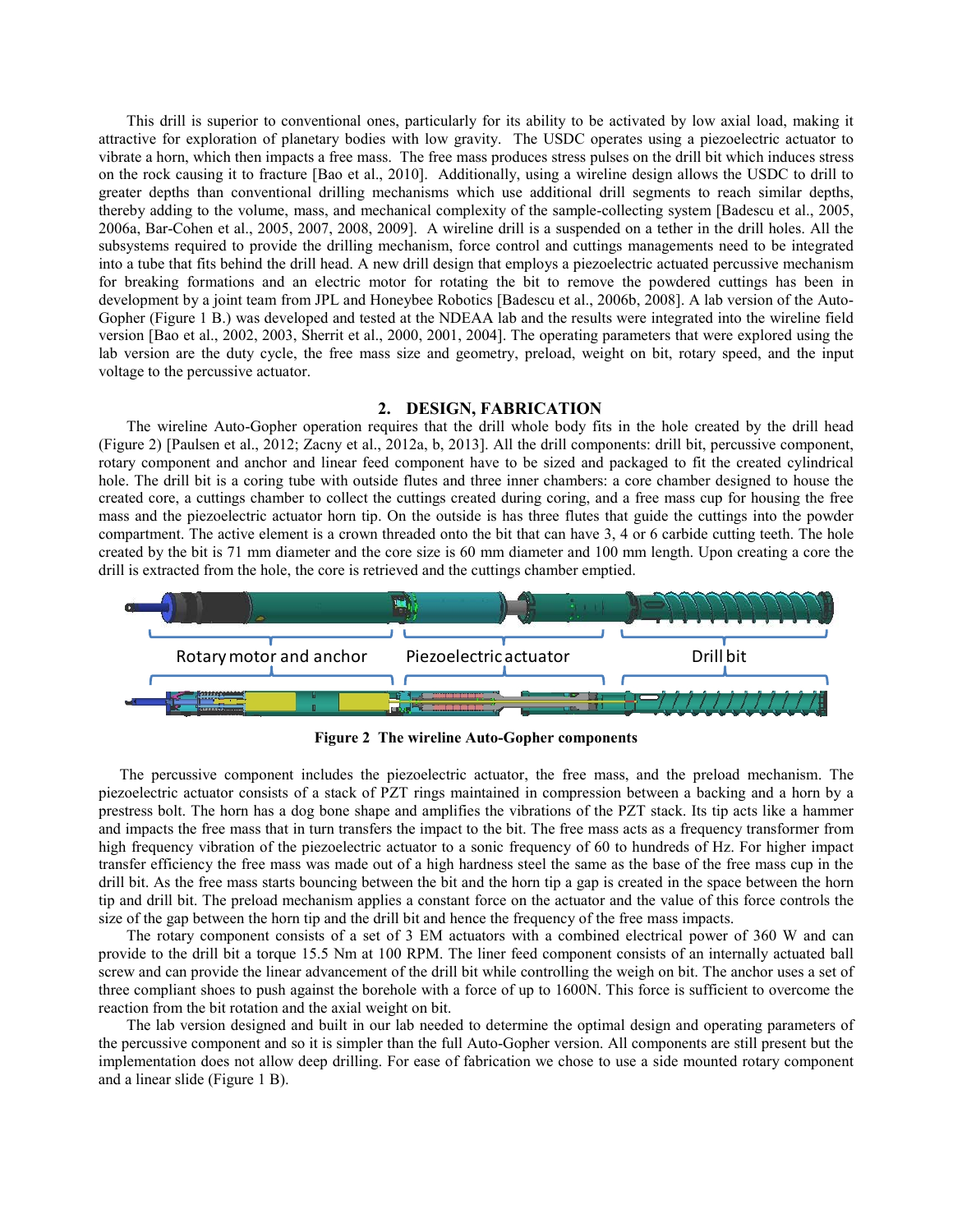A block diagram of the experimental setup of the lab version is shown in Figure 3. The rotary and percussive components are controlled separately. A function generator produces the drive signal which is amplified and sent to the piezoelectric actuator. An oscilloscope reads the voltage and current of the drive signal and feeds the information to a computer program running Labview code. The computer program compares the phases of the two received signals and uses a hill climb algorithm to determine the signal frequency to drive the piezoelectric actuator in resonance [Aldrich et al., 2006]. As the boundary conditions change the resonant frequency of the transducer change and so the program is required to run a continuous loop to determine this frequency. In addition to that, the program can control the duty cycle of the actuator and amplitude of the drive signal. The rotary component controller can provide the power to drive the bit at a constant speed or can provide constant power to the rotary actuator.



**Figure 3 Experimental setup block diagram.** 

## **3. LABORATORY TESTING**

The operating parameters that were explored during the testing of the lab version are the duty cycle, the free mass size and geometry, preload, weight on bit, rotary speed, and the input voltage to the percussive actuator. Duty cycle represents the percentage of the total drilling cycle during which the percussive actuator is in use. For example, for an "On time" of 5 seconds and a duty cycle of 25%, the Auto-Gopher's percussive actuator would vibrate for 5 seconds and rest for 15 seconds during a full 20 second cycle. The preload is the force applied to the piezoelectric actuator in contact with the free mass which in turn is in contact with the bit. The rotary speed is the rate at which the bit spins, which is controlled by the motor controller in Figure 3.

Two other parameters were constant during the series of experiments: the rock type and the start frequency of the drive signal. Limestone blocks were selected as the test drilling media as they offer consistent characteristics and so we could compare the test results. The initial frequency of 5250 Hz of the drive signal was selected by the user on the computer control program because it represents the resonance frequency of the piezoelectric transducer at room temperature. As the boundary conditions change the resonance frequency of the transducer change and is being tracked by the control algorithm.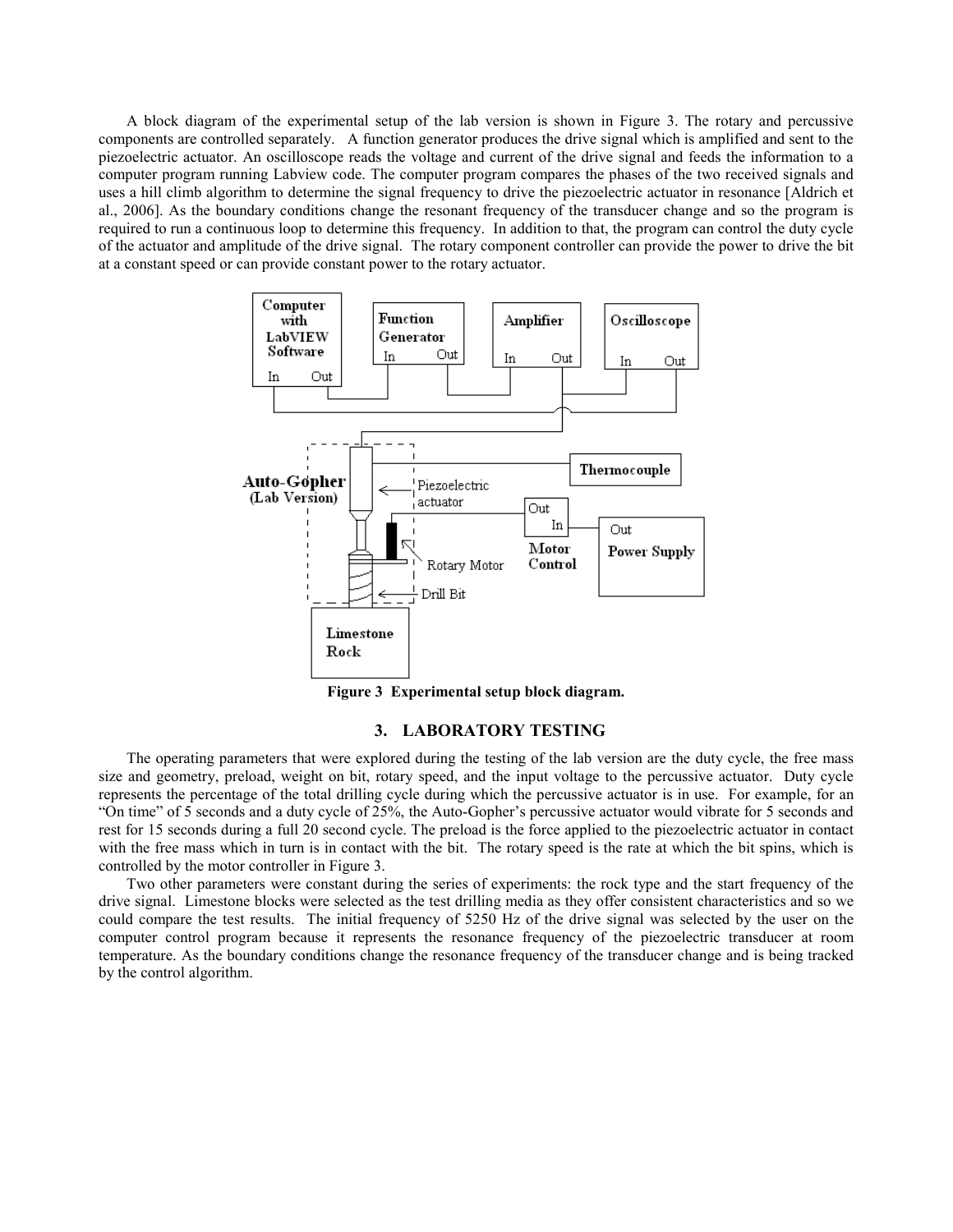| Percussive Input<br>Voltage (V) | Duty Cycle (%) | Rotary<br>Speed (RPM) | <b>Percussive Power</b><br>(W) | <b>Rotary Power</b><br>(W) | <b>Total Power</b><br>(W) |
|---------------------------------|----------------|-----------------------|--------------------------------|----------------------------|---------------------------|
| 0.3                             | 65             | 80                    | 59                             | 33                         | 92                        |
| 0.3                             | 55             | 100                   | 50                             | 46                         | 96                        |
| 0.3                             | 45             | 120                   | 41                             | 58                         | 99                        |
| 0.4                             | 40             | 80                    | 60                             | 33                         | 93                        |
| 0.4                             | 35             | 100                   | 52                             | 46                         | 98                        |
| 0.4                             | 25             | 120                   | 38                             | 58                         | 96                        |
| 0.5                             | 30             | 80                    | 60                             | 33                         | 93                        |
| 0.5                             | 25             | 100                   | 50                             | 46                         | 96                        |
| 0.5                             | 20             | 120                   | 40                             | 58                         | 98                        |
| 0.6                             | 15             | 100                   | 52                             | 46                         | 98                        |
| 0.6                             | 10             | 120                   | 35                             | 58                         | 93                        |

**Table 1: List of cases tested** 

Experiments were conducted to explore the effects of percussive input voltage, duty cycle, and rotary speed while remaining below a 100 W power limit for the system and complying with the overheating limits determined earlier. The effects were explored by testing different combinations of the three operating parameters and comparing the depth of the hole drilled over a specified amount of time to determine the drill's performance under those settings. During all of these tests, the weight on bit, preload, and free mass were held constant. The weight on bit was 43.7 N, the preload was 45.0 N, and a 150g donut shaped free mass was used. A list of these combinations can be found in Table 1 along with the corresponding amounts of power for the rotary system, the percussive system, and the total of the two. During the tests, the percussive input voltage, duty cycle, and rotary speed were varied according to Table 1 while the free mass, crown, bit load, and the preload were all held constant as experimental controls. Each test consisted of drilling a new hole into limestone for 20 minutes and measuring the depth of the hole. This process was performed for each combination of parameters in Table 1.



**Figure 4 Drilling depth as a function of the duty cycle for a 100W total power system**

The lab test results showed a range of the drive parameters for the limestone rock we were drilling and for power level initially selected for these tests. These parameters would need to be adjusted for the integrated system and for different drilling conditions.

## **4. FIELD TEST RESULTS**

The purpose of the field test was to demonstrate the drilling to a depth more than the drill length and the core recovery and to obtain drilling telemetry to later extrapolate the drill time and energy required to drill at greater depth. After scouting to a few possible locations we selected a gypsum quarry of the US Gypsum Company outside Borrego Springs, California and performed the tests at the end of November, 2012. The location offers gypsum deposits of up to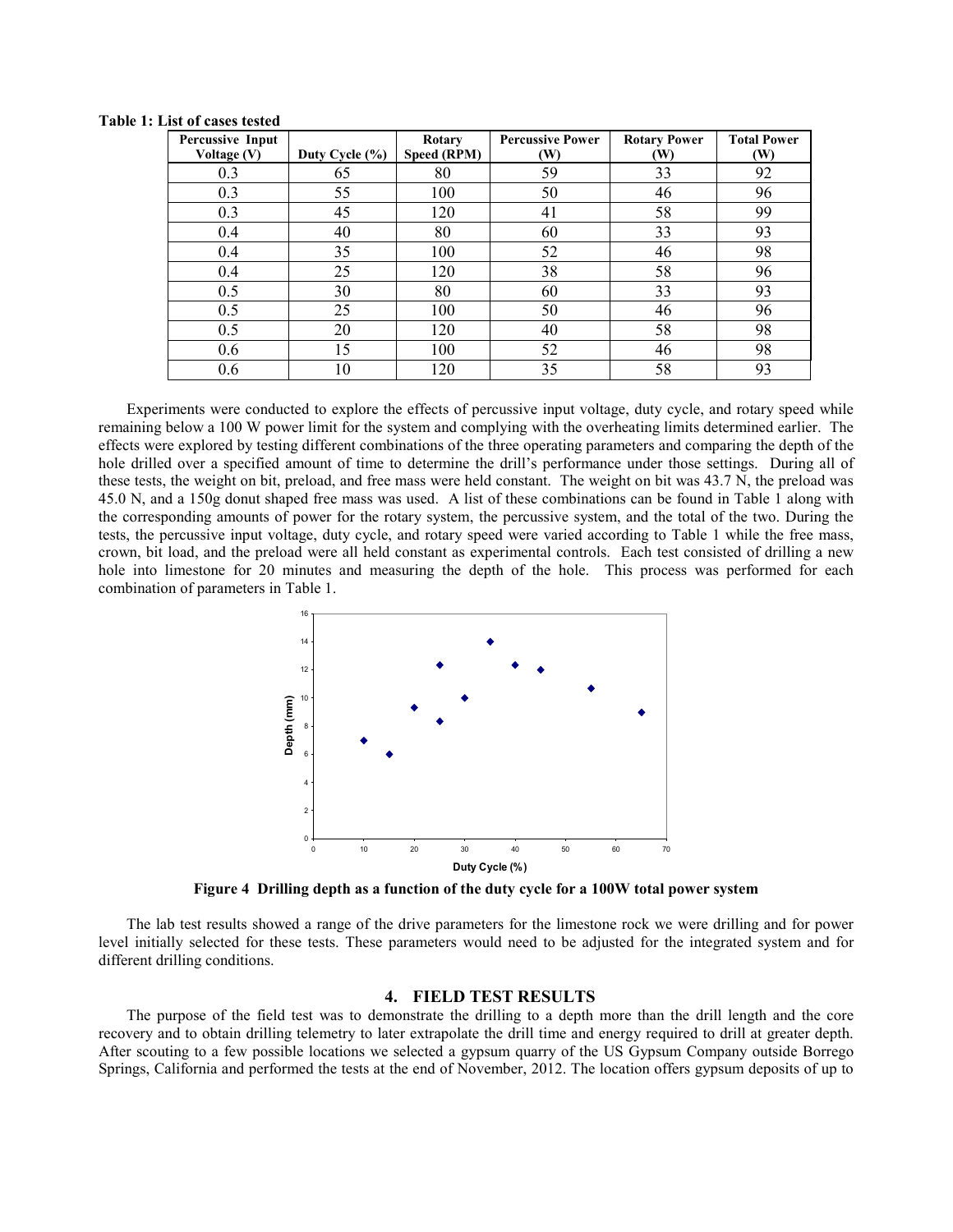200 feet depth with a rock hardness of about 40MPa. Figure 5 shows the drill field test team which included engineers and scientists from Jet Propulsion Laboratory, Honeybee Robotics, and University of Southern California. A total of 32 cores were extracted from a 3.07m deep drilled hole during the three days on the drill site (see Figure 6).

Figure 7 shows the rate of penetration (ROP) as a function of percussive power by varying the level of duty cycle. Note that one important issue in high power piezoelectric actuators is the resonant characteristics change with time due to the nonlinear characteristics of piezoelectric materials under high-power operation. Therefore, tracking the appropriate resonant frequency in real time is necessary to maximize the performance of ultrasonic vibration during operation.



 **Figure 5 The drill field test team**



**Figure 6 The drilled deployed in the field with the extracted cores (left) and a close-up of the drilled hole (right)**

Based on the combination of hill climbing and estimation-based extremum-seeking control algorithms, a real-time tracking algorithm was developed in JPL and implemented in this device, allowing for the device to be operated near resonance at all times. As expected, the drilling performance showed a large improvement with the aid of ultrasonic vibration, from 40 cm/hr up to 180 cm/hr, with 100% duty cycles. However, it should be kept in mind that although an increase in the duty cycle resulted in an increase in the rate of penetration, this might cause the device overheating and damage the piezoelectric elements for long-term use. For both safe and efficient to run the device, 50% of duty cycle would be optimal as any generated heat would be dissipated during off-time without leading to a temperature rise during operation. From Figure 8, when the duty cycle was reduced to 50% (5s on and 5s off), the rate of penetration was down to 80 cm/hr; however, the rate of penetration was found to increase with reducing the duration of the ON-OFF cycle (1s ON and 1s OFF), offering the same level of penetration rate as 100% duty cycle operation.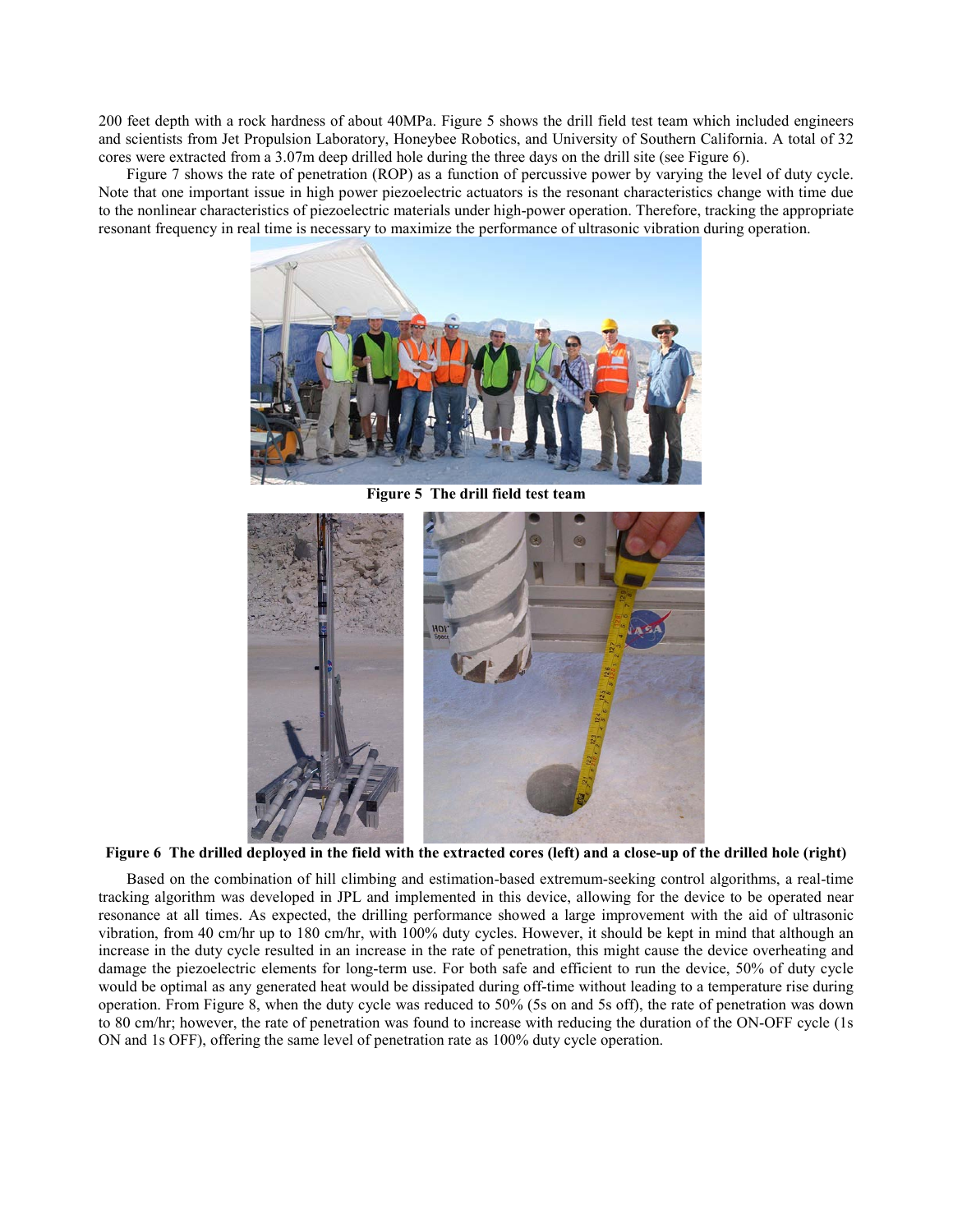

**Figure 7 Penetration rate as a function the percussive power and duty cycle**

The consumed total power (Auger power + Percussive power) required to drill one meter hole was evaluated from the energy E, where  $E =$  total power/ROP, and presented in Figure 8 as a function of duty cycle. Note that the average rotary component power was always in the range of 90-120 Watt, and the power required to actuate anchor and WOB control mechanism was negligible. From the figure, it is evident that the device consumed less energy per unit of drilled hole when ultrasonic percussion was on-state; decreasing energy consumption with increasing duty cycle. For 100% duty cycle, the device took approximately 220 Whr in order to drill 1 meter deep, while the energy consumption was increased to 250 - 280 Whr for 50 % duty cycle depending on the duration of on-off-cycle. However, the device still consumed less energy compared to the rotary drilling with no percussion, which consumed around 350 Whr.



**Figure 8 Drilling Energy per meter of depth as a function of duty cycle.**

## **5. CONCLUSIONS AND FUTURE WORK**

A wireline drill called Auto-Gopher that uses a piezoelectric device as a percussion mechanism and a set of EM motors for rotating the bit was developed and tested in laboratory and field conditions. The lab version developed by the NDEAA lab aimed at determining drive parameters of the piezoelectric actuator. This piezoelectric actuator was integrated into the wireline version of the drill developed in cooperation with Honeybee Robotics team.

The lab version of a rotary hammer corer was developed and preliminary tests were performed. The drill includes a drill bit assembly, a hammering piezoelectric actuator with an intermediate free mass, a rotary component, and a linear slide mounting. The drill bit creates a 2" diameter core and collects the cuttings in a separate chamber. The linear slide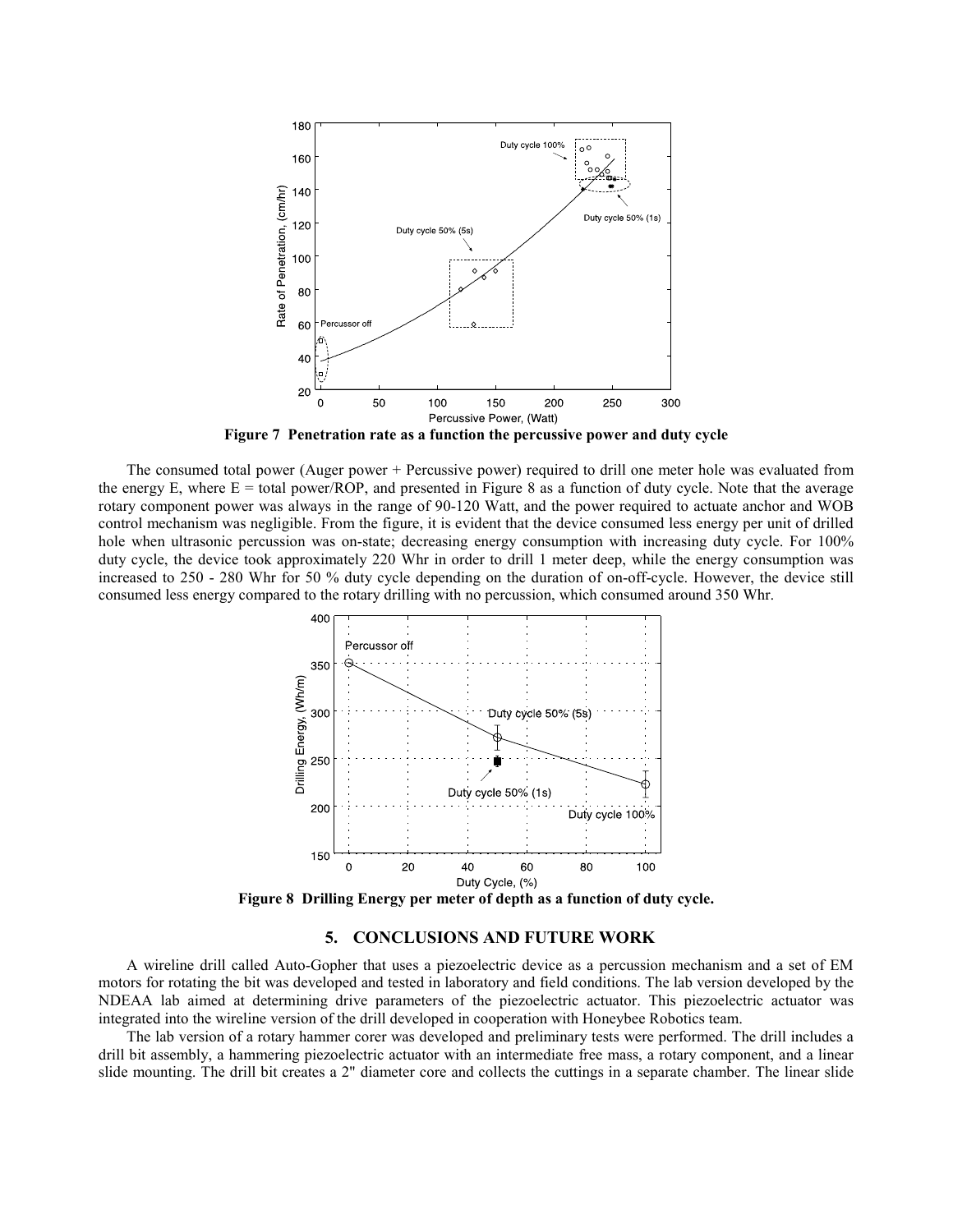mounting has means of adjusting the preload between the actuator and the free mass and the weight on bit and provides linear feed of the drill down the hole.

Field tests of the integrated wireline Auto-Gopher showed that the chosen solution is viable for creating deep holes and that the percussion reduces the required energy to drill a unit length of hole. Future tests may include exploring additional drilling parameters and materials.

# **ACKNOWLEDGMENT**

Research reported in this manuscript was conducted at the Jet Propulsion Laboratory (JPL), California Institute of Technology, under a contract with National Aeronautics Space Administration (NASA). This research was funded by the NASA program – ASTEP. Reference herein to any specific commercial product, process, or service by trade name, trademark, manufacturer, or otherwise, does not constitute or imply its endorsement by the United States Government or the Jet Propulsion Laboratory, California Institute of Technology.

The authors would also like to thank Brett Webster, Quarry Manager and the staff at the US Gypsum for assisting in the Auto-Gopher field deployment at the US Gypsum quarry, Borrego Springs, CA. Also, the authors would like to thank Roger Sharpe, USG geologist for his valuable input related to local geology.

#### **REFERENCES**

- Aldrich J.B., S. Sherrit, Y. Bar-Cohen, X. Bao, M. Badescu, and Z. Chang. "Extremum-seeking control of Ultrasonic/Sonic Driller/Corer (USDC)driven at high-power". In Proc. SPIE Modeling, Signal Proc. and Control Conf., volume 6166 (2006).
- Badescu M., S. Sherrit, A. Olorunsola, J. Aldrich, X. Bao, Y. Bar-Cohen, Z. Chang, P. T. Doran, C. H. Fritsen, F. Kenig, C. P. McKay, A. Murray, S. Du, T. Peterson, and T. Song, "Ultrasonic/sonic Gopher for subsurface ice and brine sampling: analysis and fabrication challenges, and testing results," Proceedings of the SPIE Smart Structures and Materials Symposium, Paper #6171-07, San Diego, CA, (2006a).
- Badescu M., S. Sherrit, Y. Bar-Cohen, X. Bao, and S. Kassab, "Ultrasonic/Sonic Rotary-Hammer Drill (USRoHD)," U.S. Patent No. 7,740,088, June 22, 2010. NASA New Technology Report (NTR) No. 44765, (2006b).
- Badescu M., X. Bao, Y. Bar-Cohen, Z. Chang, S. Sherrit, "Integrated Modeling of the Ultrasonic/Sonic Drill/Corer Procedure and Analysis Results," Proceedings of the SPIE Smart Structures Conference, San Diego, CA., SPIE Vol. 5764-37, March 7-10 (2005).
- Badescu, M., Stroescu, S., Sherrit, S., Aldrich, J., Bao, X., Bar-Cohen, Y., Chang,Z., Hernandez, W., and Ibrahim, A., "Rotary hammer ultrasonic/sonic drill system," 2008 IEEE International Conference on Robotics and Automation, ICRA-08, Pasadena, California, May 19-23, (2008).
- Bao X., S. Sherrit, M. Badescu, Y. Bar-Cohen, S. Askins, and P. Ostlund, "Free-mass and interface configurations of hammering mechanisms," Patent was filled on October 27, 2011, NTR Docket No. 47780 (2010).
- Bao X., Y. Bar-Cohen, Z. Chang, B. P. Dolgin, S. Sherrit, D. S. Pal, Shu Du, and T. Peterson, "Modeling and Computer Simulation of Ultrasonic/Sonic Driller/Corer (USDC)," IEEE Transactions of Ultrasonics, Sonics and Frequency Control Vol. 50, No. 9, pp. 1147-1160 (2003).
- Bao X., Z. Chang, S. Sherrit, B. P. Dolgin, Y. Bar-Cohen, D. S. Pal, S. Du, T. Peterson. "Analysis and Simulation of the Ultrasonic/Sonic Driller/Corer (USDC)" SPIE Smart Structures and Materials Symposium, Paper 4701-36, 2002.
- Bar-Cohen Y. and K. Zacny (Eds.), "Drilling in Extreme Environments Penetration and Sampling on Earth and Other Planets," Wiley – VCH, Hoboken, NJ, ISBN-10: 3527408525, ISBN-13: 9783527408528 (2009).
- Bar-Cohen Y., M. Badescu, and S. Sherrit, "Rapid Rotary-Percussive Auto-Gopher for deep subsurface penetration and sampling," NASA NTR No. 45949 (2008).
- Bar-Cohen Y., S. Sherrit, B. Dolgin, D. Pal, T. Peterson, J. Kroh, and R. Krahe. "Ultrasonic/sonic drilling/coring (USDC) for in-situ planetary applications". SPIE Conference (2000).
- Bar-Cohen Y., S. Sherrit, B. Dolgin, T. Peterson, D. Pal and J. Kroh, "Smart-ultrasonic/sonic driller/corer," U.S. Patent No. 6,863,136, March 8, 2005. NASA NTR No. 20856 (1999)
- Bar-Cohen Y., S. Sherrit, B. Dolgin, X. Bao, Z. Chang, R. Krahe, J. Kroh, D. Pal, S. Du, T. Peterson "Ultrasonic/Sonic Driller/Corer (USDC) for planetary application," Proc. SPIE Smart Structure and Materials 2001, Volume 4327-55  $(2001, a)$ .
- Bar-Cohen Y., S. Sherrit, B. P. Dolgin, N. Bridges, X. Bao, Z. Chang, A. Yen, R. S. Saunders, D. Pal, J. Kroh, T. Peterson "Ultrasonic/Sonic Driller/Corer (USDC) as a Sampler for Planetary Exploration". IEEE Aerospace Conference, Missions, Systems, and Instruments for In Situ Sensing (2001, b).